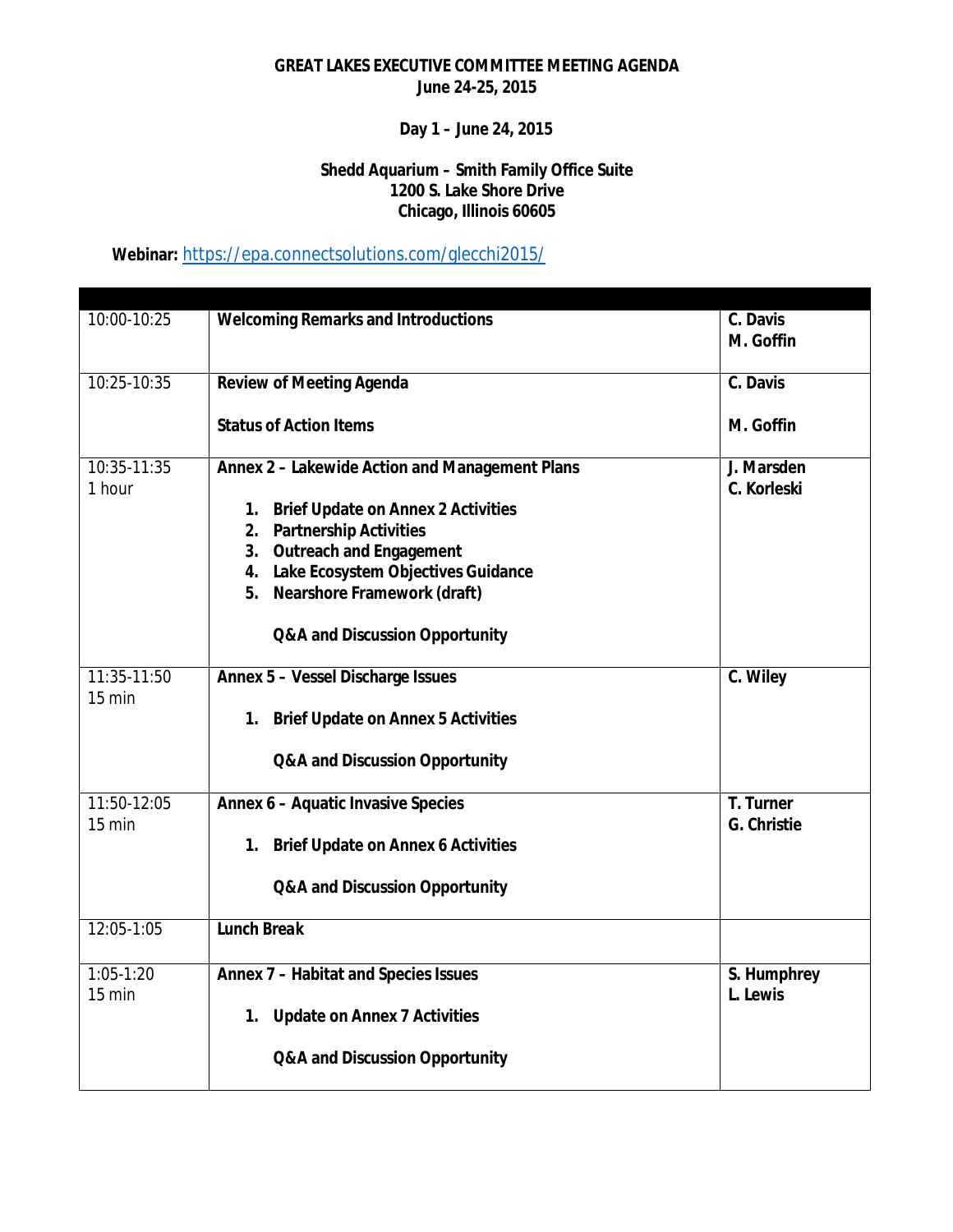| $1:20-1:45$   | Annex 8 - Groundwater                                                                                                 | N. Grannemann             |
|---------------|-----------------------------------------------------------------------------------------------------------------------|---------------------------|
| 25 min        |                                                                                                                       | D. Van                    |
|               | 1. Brief Update on Annex 8 Activities<br>Groundwater Science Report (draft)<br>2.                                     | Stempvoort<br>(remotely)  |
|               |                                                                                                                       |                           |
|               | Q&A and Discussion Opportunity                                                                                        |                           |
| $1:45-2:00$   | <b>Break</b>                                                                                                          |                           |
| $2:00-2:20$   | Annex 9 - Climate Change Impacts                                                                                      | D. Kluck                  |
| 20 min        |                                                                                                                       |                           |
|               | 1. Brief Update on Annex 9 Activities including an update on the<br>State of Climate Science in the Great Lakes Basin |                           |
|               | Q&A and Discussion Opportunity                                                                                        |                           |
| $2:20-2:50$   | Annex 10 - Science Issues                                                                                             | R. Yerubandi              |
| 30 min        |                                                                                                                       | P. Horvatin               |
|               | 1. Brief Update on Annex 10 Activities including an update on:<br>a. Science coordination                             |                           |
|               | b. Cooperative Science and Monitoring Initiative                                                                      |                           |
|               | c. Data Management and Sharing                                                                                        |                           |
|               | d. Traditional Ecological Knowledge                                                                                   |                           |
|               | e. Ecosystem indicators and reporting                                                                                 |                           |
|               | Q&A and Discussion Opportunity                                                                                        |                           |
| $2:50-3:20$   | <b>News from Members</b>                                                                                              | <b>GLEC Members</b>       |
|               | Opportunity for GLEC Members to provide updates on GLWQA                                                              |                           |
|               | activities                                                                                                            |                           |
| $3:20 - 3:30$ | <b>Break</b>                                                                                                          |                           |
| $3:30 - 5:00$ | Potawatomi Welcome Song                                                                                               | N. Shepard                |
|               | Singing by Nick Shepard, Forest County Potawatomi Community,<br>Crandon, Wisconsin.                                   |                           |
|               | <b>Tour of Northerly Island</b>                                                                                       | <b>Corps of Engineers</b> |
|               |                                                                                                                       |                           |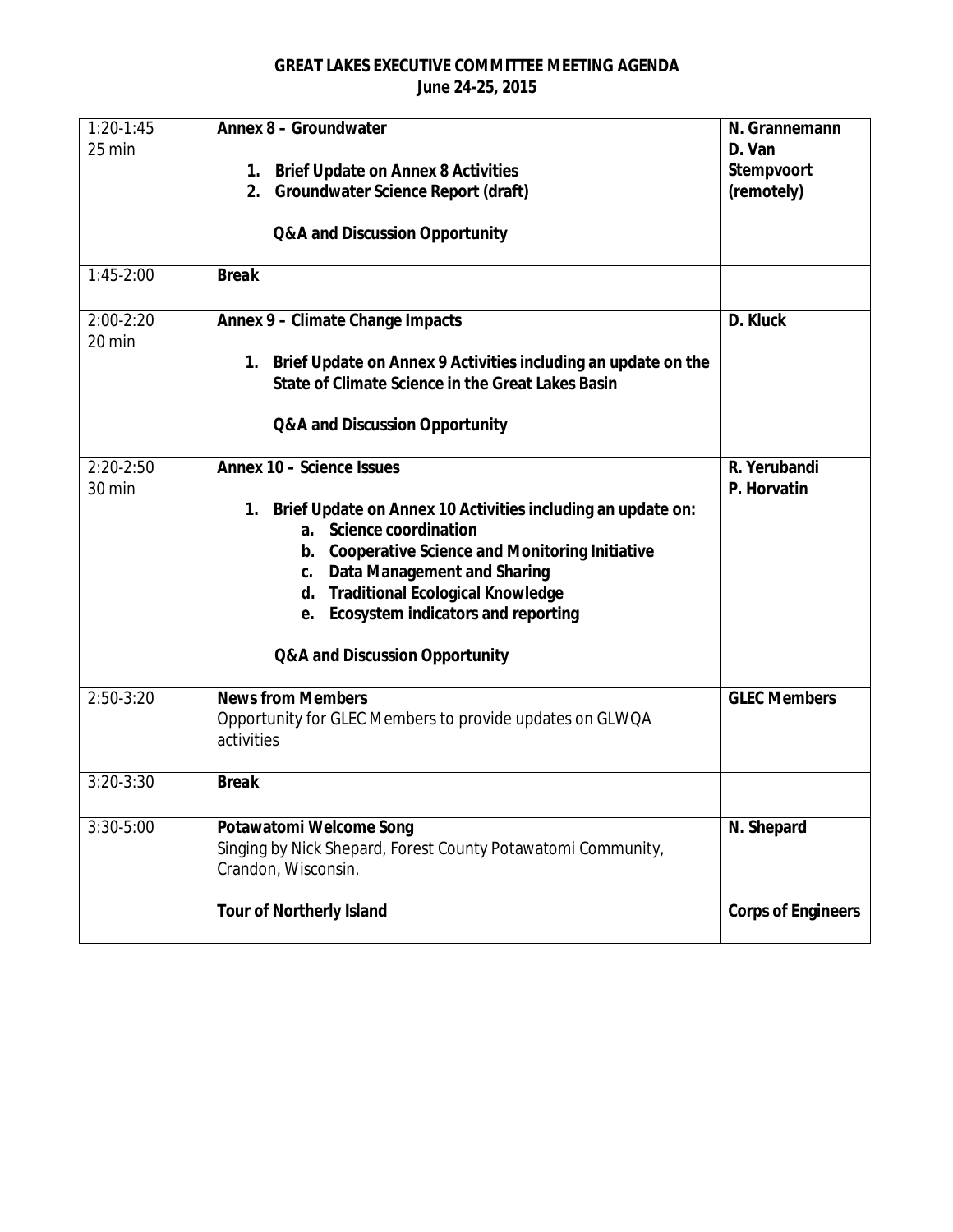**Day 2 – June 25, 2015**

#### **GREAT LAKES EXECUTIVE COMMITTEE MEETING Room 331, Ralph Metcalfe Federal Building 77 West Jackson Boulevard Chicago, IL 60604**

## **Webinar:** <https://epa.connectsolutions.com/glecchi2015/>

| $8:30 - 8:40$          | Welcome back, recap of Day 1                                                                                                                                                                       | S. Hedman<br>M. Goffin                     |
|------------------------|----------------------------------------------------------------------------------------------------------------------------------------------------------------------------------------------------|--------------------------------------------|
| $8:40-9:10$<br>30 min  | Annex 1 - Areas of Concern<br>1. Area in Recovery Guidance Report<br>2. Situation Analysis Report<br>Q&A and Discussion Opportunity                                                                | W. Carney<br>J. Gee (remotely)             |
| $9:10-9:30$<br>20 min  | Lake Superior Environmental Monitoring Collaborative                                                                                                                                               | S. Hedman<br>J. Walker<br>P. Collingsworth |
| $9:30-10:10$<br>40 min | <b>Annex 4 - Nutrients Issues</b><br>1. Brief Update on Annex 4 Activities<br>2. Overview of Next Steps for Developing Lake Erie Phosphorus<br><b>Objectives</b><br>Q&A and Discussion Opportunity | S. Humphrey<br>T. Hyde                     |
| 10:10-10:25<br>15 min  | <b>Great Lakes to Great Lakes Initiative</b>                                                                                                                                                       | S. Hedman<br>D. Ullrich                    |
| 10:25-10:55<br>30 min  | Annex 3 - Chemicals<br>1. Brief Update on Annex 3 Activities<br><b>Chemicals of Mutual Concern Recommendations</b><br>2.<br>Q&A and Discussion Opportunity                                         | V. Galatone<br>L. Wise                     |
| $10:55-11:10$          | <b>News from Members (continued)</b><br>Opportunity for GLEC Members to provide updates on GLWQA<br>activities.                                                                                    | <b>GLEC Members</b>                        |